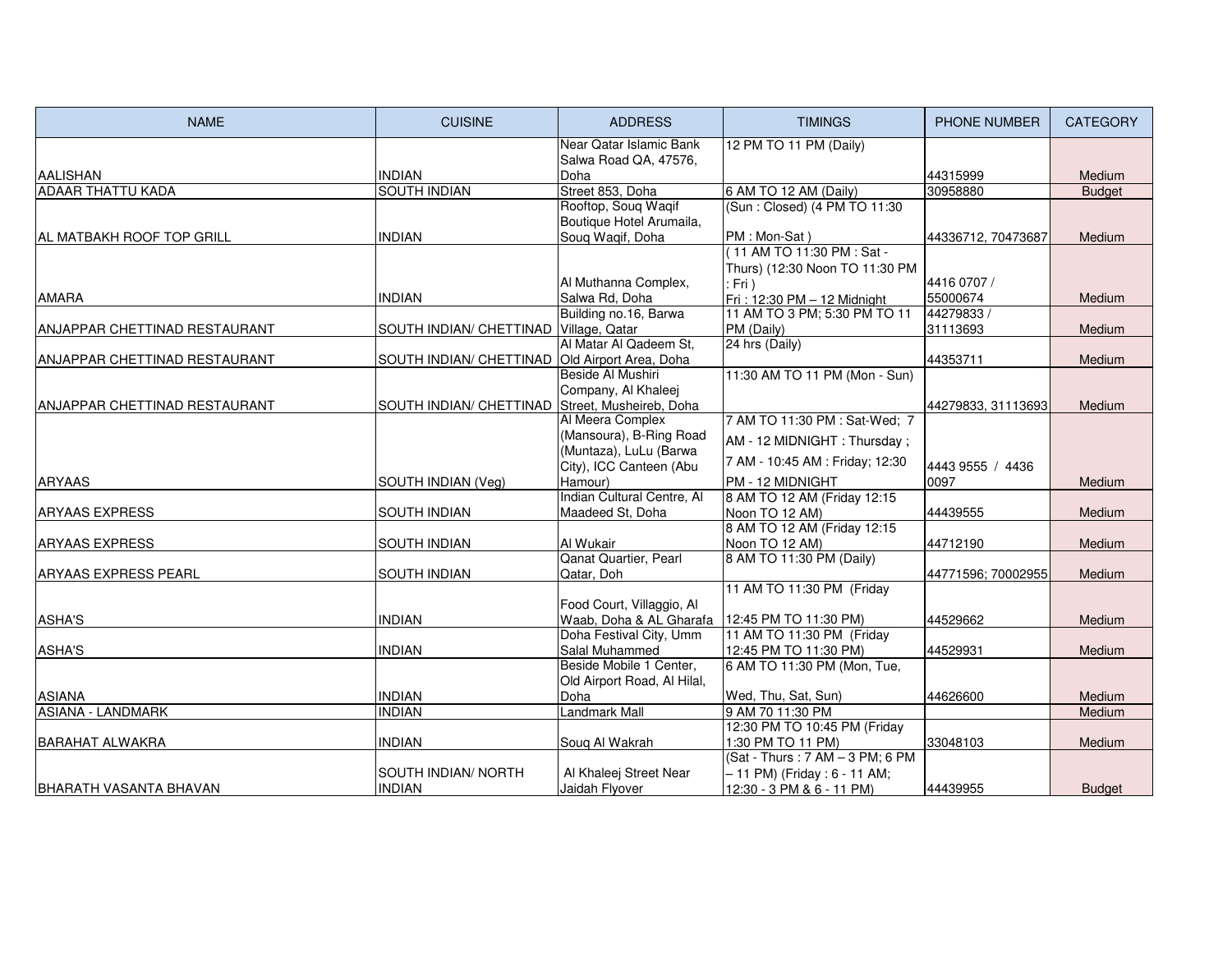|                                          |                            |                                                      | $(Sat - Thus : 7 AM - 3 PM; 6 PM$  |                    |               |
|------------------------------------------|----------------------------|------------------------------------------------------|------------------------------------|--------------------|---------------|
|                                          | SOUTH INDIAN/ NORTH        | Beside McDonald's, Ras                               | $-11$ PM) (Friday: 6 - 11 AM;      |                    |               |
| BHARATH VASANTA BHAVAN                   | <b>INDIAN</b>              | Abu Abboud St, Doha                                  | 12:30 - 3 PM & 6 - 11 PM)          | 4443 2211          | <b>Budget</b> |
|                                          | <b>SOUTH INDIAN/ NORTH</b> | Mamoura Mall Holul street 8 AM TO 11 PM (Daily)      |                                    |                    |               |
| BHARATH VASANTA BHAVAN                   | <b>INDIAN</b>              | Second floor Doh                                     |                                    | 4443 5454          | <b>Budget</b> |
|                                          |                            | Hospital Roundabout, Al                              | (Sat - Thurs : 7 AM - 3 PM; 6 PM   |                    |               |
|                                          | <b>SOUTH INDIAN/ NORTH</b> | Wakrah Market Road, Al                               | - 11 PM) (Friday : 7 - 11 AM & 6 - |                    |               |
| BHARATH VASANTA BHAVAN                   | <b>INDIAN</b>              | Wakrah                                               | 11 PM)                             | 44439911           | <b>Budget</b> |
|                                          |                            |                                                      | 7 AM TO 12 AM (Daily)              |                    |               |
|                                          |                            | Opposite Nissan Service                              |                                    |                    |               |
|                                          |                            | Center, Pearl Roundabout,                            |                                    |                    |               |
|                                          |                            | Al Wakrah Main Street, Al                            |                                    |                    |               |
| IBIRYANI HUT                             | <b>INDIAN</b>              | Wakrah, Doha                                         |                                    | 44641401; 33668172 | <b>Budget</b> |
| <b>BOLLYWOOD LOUNGE &amp; RESTAURANT</b> |                            | <b>Grand Regal Hotel, Ras</b>                        | 5 PM TO 2 AM                       |                    |               |
| (Grand Regal Hotel)                      | <b>INDIAN</b>              | Abu Abboud St, Doha                                  |                                    | 7473 5888          | Medium        |
|                                          |                            | Ground Floor, Radisson                               | 6 PM to 11 PM (Mon-Sat);           |                    |               |
|                                          |                            | Blu Hotel, Salwa Road, Al                            |                                    |                    |               |
| (RADISSON BLU)<br><b>BOMBAY BALTI</b>    | <b>INDIAN</b>              | Muntazah, Doha                                       | Sunday - closed                    | 44281555           | High-End      |
|                                          |                            | <b>Beside Family Food</b>                            | 24 Hours (Daily)                   |                    |               |
|                                          |                            | Center, Old Airport Road,                            |                                    |                    |               |
| <b>BOMBAY CHOWPATTY</b>                  | INDIAN STREET FOOD         | Old Airport Area, Doha                               |                                    | 44622100           | <b>Budget</b> |
| <b>BOMBAY CHOWPATTY</b>                  | <b>INDIAN STREET FOOD</b>  | Palm Towers, Doha                                    | 24 Hours (Daily)                   | 66299295           | <b>Budget</b> |
| <b>BOMBAY CHOWPATTY</b>                  | <b>INDIAN STREET FOOD</b>  | Al Mansoura Street, Doha                             | 9:30 AM TO 11:30 PM                | 55729010           | <b>Budget</b> |
|                                          |                            | Al Meera, Airport Road                               | 12 PM TO 11 PM (Daily)             |                    |               |
| <b>BOMBAY CHOWPATTY</b>                  | <b>INDIAN STREET FOOD</b>  | Doha                                                 |                                    | 4431 0077          | <b>Budget</b> |
| <b>BOMBAY CHOWPATTY-II</b>               | <b>INDIAN STREET FOOD</b>  | Al Wakrah                                            | 8 AM TO 12 AM                      | 4477 0622          | <b>Budget</b> |
|                                          |                            |                                                      | Sat-Thurs: 11:30 AM TO 12 AM;      |                    |               |
|                                          |                            | Behind Khalifa International                         |                                    |                    |               |
|                                          |                            | Tennis & Squash Complex,                             |                                    |                    |               |
| CARAVAN BUKHARA                          | <b>INDIAN</b>              | Khalifa Street, Dafna, Doha   Fri : 12:30 PM TO 1 AM |                                    | 44833345           | Medium        |
|                                          |                            | Equestrian Club, Al                                  | 12 PM TO 11:30 PM (Daily)          |                    |               |
|                                          |                            | Furousiya Street, Muaither,                          |                                    |                    |               |
| <b>CARAVAN BUKHARA</b>                   | <b>INDIAN</b>              | Doha                                                 |                                    | 44168635           | Medium        |
|                                          |                            | Al Muntazah Commercial                               | Sat to Wed: 6 AM TO 12 AM;         |                    |               |
|                                          |                            | Building, Hiteen Street,                             |                                    |                    |               |
| <b>CHAYA KADA</b>                        | <b>SOUTH INDIAN</b>        | Doha                                                 | Thrus & Friday: 6 AM TO 2 AM       | 44605989           | <b>Budget</b> |
|                                          |                            |                                                      | Sat to Wed: 6 AM TO 12 AM;         |                    |               |
|                                          |                            |                                                      |                                    |                    |               |
|                                          |                            |                                                      |                                    |                    |               |
|                                          |                            |                                                      |                                    |                    |               |
| <b>CHAYA KADA</b>                        | SOUTH INDIAN               | Al Jazeera St, Doha                                  | Thrus & Friday: 6 AM TO 2 AM       | 44604989           | <b>Budget</b> |
|                                          |                            | Chettinad, Al Meera                                  | 6:30 PM TO 11 PM (Daily)           | 4441 9668 / 4437   |               |
|                                          |                            | Complex Mansoura &                                   |                                    |                    |               |
|                                          |                            | Aryaas Lounge, Lulu Food                             |                                    |                    |               |
| <b>CHETTINAD</b>                         | SOUTH INDIAN (Non-Veg)     | Court, Barwa City                                    |                                    | 4455               | Medium        |
|                                          |                            |                                                      |                                    |                    |               |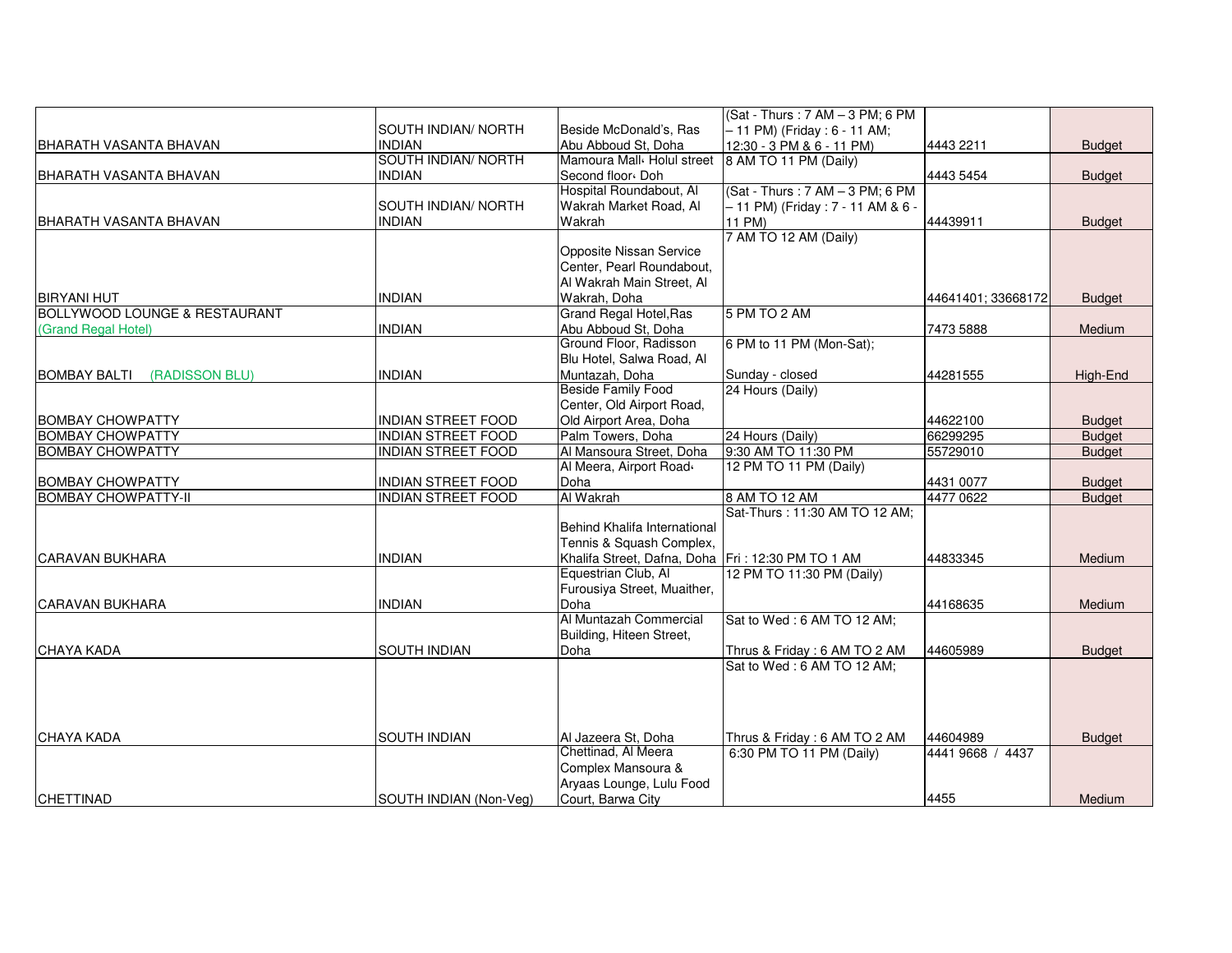|                                  |                         | Ground Floor, Radisson                           | 6 PM TO 11 PM (Mon-Sun)                               |                    |               |
|----------------------------------|-------------------------|--------------------------------------------------|-------------------------------------------------------|--------------------|---------------|
|                                  |                         | Blu Hotel, Salwa Road, Al                        |                                                       |                    |               |
| CHINGARI (RADISSON BLUE)         | <b>INDIAN, MUGHLAI</b>  | Muntazah, Doha                                   |                                                       | 44281555           | High-End      |
|                                  |                         | Near Camel Market,                               | 10 AM TO 11 PM (Mon - Sun)                            |                    |               |
|                                  |                         | Wholesale Market Street,                         |                                                       |                    |               |
| <b>DECCAN DEEWAN KITCHEN</b>     | <b>INDIAN / QATARI</b>  | Abu Hamour                                       |                                                       | 44727964           | <b>Budget</b> |
|                                  |                         |                                                  | 12 TO 3 PM & 6 PM TO 11 PM                            |                    |               |
| <b>DESI DHABA</b>                | <b>INDIAN</b>           | 47 Al Jazeera St. Doha                           | (Mon - Sun)                                           | 7001 1319          | Medium        |
|                                  |                         |                                                  | Grand Hamad street, QDB 9 AM TO 12 Midnight (Mon-Sun) |                    |               |
|                                  |                         | PARKING BULIDING,                                |                                                       |                    |               |
|                                  |                         | building number - 11 Doha,                       |                                                       |                    |               |
| <b>DGRILL RESTAURANT</b>         | ARABIC, CHINESE, INDIAN | Qatar                                            |                                                       | 5089 0499          | <b>Budget</b> |
|                                  |                         | Building 16, Barwa Village,                      | 11 AM TO 12 Midnight (Mon-Sun)                        |                    |               |
| DHE PUTTU                        | <b>SOUTH INDIAN</b>     | Doha                                             |                                                       | 44449497           | <b>Budget</b> |
| <b>DIYA</b>                      | <b>INDIAN</b>           | Al Markhiya St, Doha                             | 12 PM TO 12 Midnight (Daily)                          | 3098 3000          | High-End      |
|                                  |                         | <b>Opposite Family Food</b>                      | 8 AM TO 11 PM (Mon-Sun)                               |                    |               |
|                                  |                         | Center, C Ring Road, Al                          |                                                       |                    |               |
| <b>DOHA ROCKS</b>                | <b>INDIAN</b>           | Hilal, Doha                                      |                                                       | 44621654           | <b>Budget</b> |
|                                  |                         | Beside Modern Citizen                            | 6:30 AM TO 11:30 PM (Mon-Sun)                         |                    |               |
|                                  |                         | Tailor, Al Khobaib Street,                       |                                                       |                    |               |
| <b>EAT OUT</b>                   | <b>INDIAN</b>           | Najma, Doha                                      |                                                       | 44274923; 77864142 | <b>Budget</b> |
|                                  |                         | car showroom, near town                          | 6 AM TO 11:30 PM (Daily)                              |                    |               |
|                                  |                         | center, Fareej Clipp(                            |                                                       |                    |               |
| <b>GARDEN VILLAGE RESTAURANT</b> | <b>INDIAN</b>           | opposite Nissan, Doha<br>Barazan Soug, Umm Salal |                                                       | 44885115; 44182669 | <b>Budget</b> |
|                                  | <b>INDIAN</b>           |                                                  | 11:30 AM TO 3 AM (Mon-Sun)                            |                    |               |
| <b>GAZEBO</b>                    |                         | Mohammed, Doha                                   | 8 AM TO 10:45 PM (Mon-Sun)                            | 44448535           | Medium        |
| <b>GOKUL GUJARATI</b>            | <b>INDIAN</b>           |                                                  |                                                       | 44800373           |               |
|                                  |                         | 930 Ibn Mahmoud St, Doha<br>Shop 19, Building    | 10:30 AM TO 3 PM, 6:30 PM TO                          |                    | <b>Budget</b> |
| HAVELI HERITAGE RESTAURANT       | <b>INDIAN</b>           | 10, Barwa Village, Doha                          | 11:30 PM (Mon-Sun)                                    | 44212141; 33086853 | <b>Budget</b> |
|                                  |                         | Intersection of Amr Bin                          | 11 AM TO 11 PM (Mon-Sun)                              |                    |               |
|                                  |                         | Alaas & Al Faihaa Street,                        |                                                       |                    |               |
| <b>HYDERABAD BIRYANI HOUSE</b>   | <b>INDIAN</b>           | Madinat Khalifa, Doha                            |                                                       | 44366330           | <b>Budget</b> |
|                                  |                         | Villa No 38, Street 880,                         | 11 AM TO 12 Midnight (Mon-Sun)                        |                    |               |
| HYDERABAD PALACE RESTAURANT      | <b>INDIAN</b>           | Madina Khalifa                                   |                                                       | 3127 6789          | <b>Budget</b> |
|                                  |                         |                                                  | 11:30 AM TO 11:30 PM                                  |                    |               |
|                                  |                         | Abraj Quartier The Pearl                         |                                                       |                    |               |
| Iksha 360                        | <b>INDIAN</b>           | Gateway Towers The pearl                         |                                                       | 4021 3333          | High-End      |
|                                  |                         | 7, 1st Floor, Barwa Tower                        | 12 NOON TO 3:30 PM; 6:30 PM                           |                    |               |
|                                  |                         | 2, C Ring Road, Street 23,                       | TO 11 PM (Sat-Thurs);                                 |                    |               |
| <b>INDIGRILL</b>                 | <b>INDIAN</b>           | Al Sadd                                          | 12:30PM-12AM (Friday)                                 | 4483 3855          | Medium        |
|                                  |                         | Sheraton Hotel, Al                               | 12:30 PM TO 12 Midnight                               |                    |               |
| <b>JAMAVAR</b>                   | <b>INDIAN</b>           | Corniche, Doha                                   |                                                       | 4485 3000          | High-End      |
|                                  |                         | Andalucia way, building                          | 12 PM TO 12 AM (Daily)                                |                    |               |
| <b>JWALA</b>                     | <b>INDIAN</b>           | B12, Medina, Doha                                |                                                       | 44378437           | <b>Budget</b> |
|                                  |                         |                                                  |                                                       |                    |               |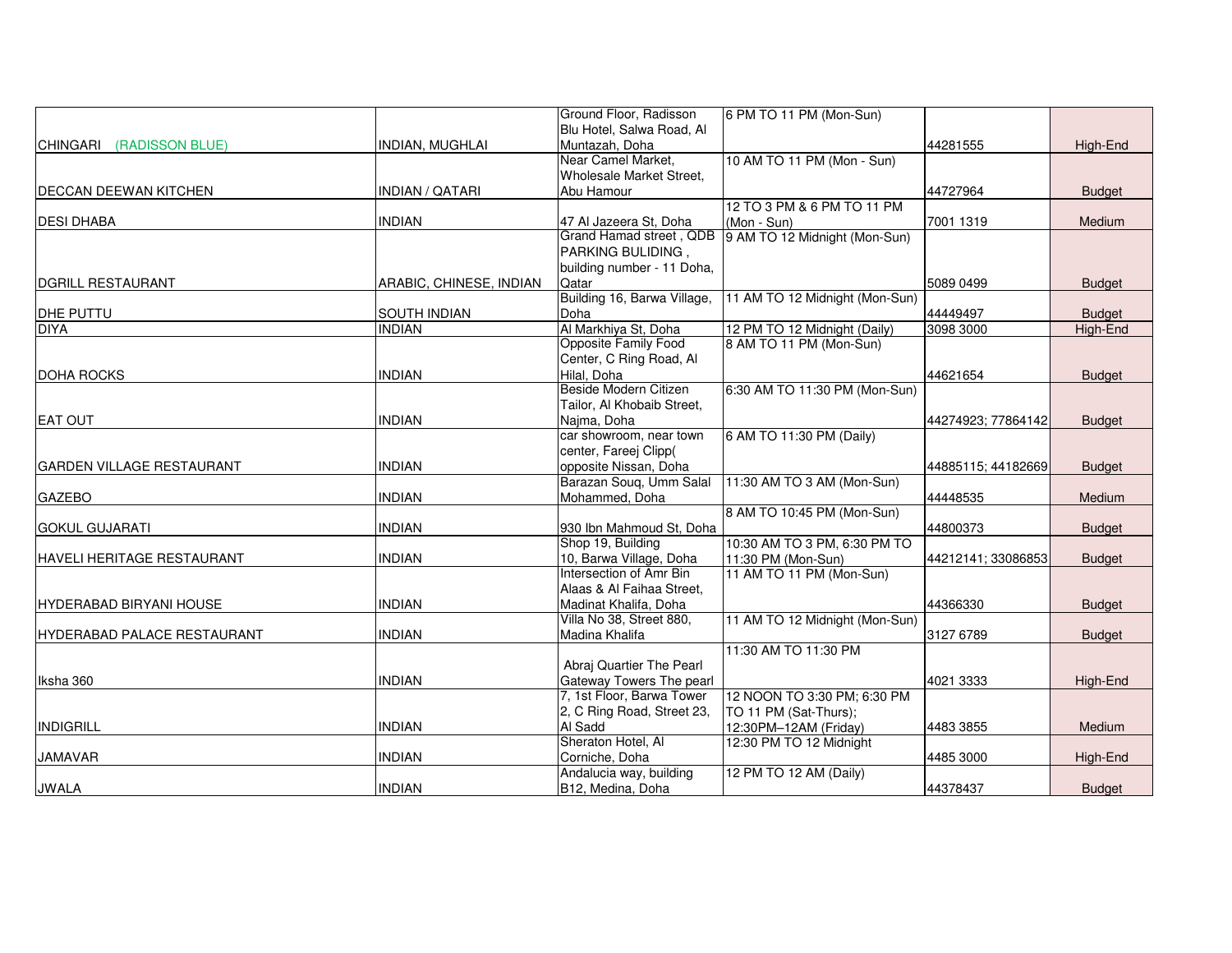|                                     |                     | Above MegaMart Next to     | 7:30 AM TO 11:30 PM Daily                                                      |                    |               |
|-------------------------------------|---------------------|----------------------------|--------------------------------------------------------------------------------|--------------------|---------------|
|                                     |                     | Novo Cinemas ZERO ONE      |                                                                                |                    |               |
|                                     |                     | MALL Wadi Al Shaheeniya    |                                                                                |                    |               |
| <b>KABABS AND KURRIES</b>           | <b>INDIAN</b>       | St. Doha                   |                                                                                | 4477 4230          | Medium        |
|                                     |                     | Cinema Food Court, 3rd     | 11 AM TO 11 PM                                                                 |                    |               |
|                                     |                     | Floor, City Center Mall,   |                                                                                |                    |               |
| <b>KAILASH PARBAT</b>               | <b>INDIAN</b>       | Dafna, Doha                |                                                                                | 30776550           | Medium        |
|                                     |                     | Ras Abu Abboud Street      | 11 AM TO 4 PM; 6 PM TO 11 PM                                                   |                    |               |
| KAILASH PARBAT                      | <b>INDIAN</b>       | Doha                       |                                                                                | 4427 1110          | Medium        |
|                                     |                     | Al Matar Al Qadeem St,     | 11 AM TO 11 PM                                                                 |                    |               |
| <b>KAILASH PARBAT</b>               | <b>INDIAN</b>       | Doha                       |                                                                                | 4427 1113          | Medium        |
|                                     |                     | Lulu Hypermarket, Nuaija,  | 11 AM TO 3 PM; 6 PM TO 11 PM                                                   |                    |               |
| MAHARAJA DARBAR RESTAURANT          | <b>INDIAN</b>       | Doha                       |                                                                                | 44774121           | <b>Budget</b> |
|                                     |                     | Beside Retail Mart, Ras    | 11:30 AM - 4 PM, 6:30 PM -                                                     |                    |               |
|                                     |                     | Abuaboud Street, Al        |                                                                                |                    |               |
| MASALA CANTEEN                      | <b>INDIAN</b>       | Ghanim, Doha               | 11:30 PM (Mon-Sun)                                                             | 44271119           | Medium        |
| <b>MAZZA RESTAURANT AIRPORT</b>     | <b>INDIAN</b>       | Al Matar St, Doha          | 11 AM TO 11:30 PM                                                              | 4462 0077          | Medium        |
|                                     |                     | Opposite Aster Pharmacy,   | (Mon-Wed, Sat-Sun: 6 AM TO                                                     |                    |               |
|                                     |                     | Al Taei Street, Al Ghanim, | 12 Midnight) (Thu-Fri: 6 AM TO 2                                               |                    |               |
| MRA BAKERY SWEETS & RESTAURANT      | <b>INDIAN</b>       | Doha                       | AM)                                                                            | 44422072; 44422073 | Medium        |
|                                     |                     |                            | Mon-Wed, Sat-Sun: 6 AM TO 12                                                   |                    |               |
|                                     |                     | Opposite TV Roundabout,    | Midnight; Thu-Fri: 6 AM TO 12                                                  |                    |               |
|                                     |                     | Abdul Aziz Bin Jasim       |                                                                                |                    |               |
| MRA BAKERY SWEETS & RESTAURANT      | <b>INDIAN</b>       | Street, Markhiya, Doha     | Midnight, 12:30 AM TO 2 AM                                                     | 4402 4666          | Medium        |
|                                     |                     |                            | Mon-Wed, Sat-Sun: 6 AM TO 12                                                   |                    |               |
|                                     |                     |                            |                                                                                |                    |               |
| MRA BAKERY SWEETS & RESTAURANT      | <b>INDIAN</b>       |                            | Near QIB, Al Aziziyah, Doha Midnight; Thu-Fri: 6 AM TO 2 AM 44422070; 74788135 |                    | Medium        |
|                                     |                     |                            | 4:30 PM TO 12 Midnight (Daily)                                                 |                    |               |
|                                     |                     | Mumbai Chaats, Al Meera    |                                                                                | 4441 9668 / 4443   |               |
| <b>MUMBAI CHAATS</b>                | <b>INDIAN</b>       | Complex, Mansoura          |                                                                                | 9555               | Medium        |
|                                     |                     | Al Mana Twin               | Mon-Sun: 11 AM TO 11:30 PM                                                     |                    |               |
|                                     |                     | Towers, Fareej, C Ring Rd, |                                                                                |                    |               |
| <b>MUMBAI SPICES</b>                | <b>INDIAN</b>       | Doha                       |                                                                                | 4029 4302          | Medium        |
|                                     |                     | PO Box 40113, Building     | 6 AM TO 11 PM                                                                  |                    |               |
|                                     |                     | no.8, Al Khalidiya Street, |                                                                                |                    |               |
| <b>INEW SOUTH INDIAN RESTAURANT</b> | <b>SOUTH INDIAN</b> | Doha                       |                                                                                | 44868645           | <b>Budget</b> |
| INILAA RESTAURANT                   | <b>SOUTH INDIAN</b> | Al Khaleej St, Doha        | 7 AM TO 11:30 PM (Mon-Sun)                                                     | 44278168           | <b>Budget</b> |
|                                     |                     |                            | 10:30 AM TO 11 PM                                                              |                    |               |
|                                     |                     | Food Court 2nd Floor Lulu  |                                                                                |                    |               |
| <b>ONLY COFFEE</b>                  | INDIAN (VEGETARIAN) | Ezdan Oasis Al Wukair      |                                                                                | 5990 3030          | <b>Budget</b> |
|                                     |                     | Near Muntazah Park         | 5:30 AM TO 2 AM                                                                |                    |               |
| PLAZA CORNER RESTAURANT             | <b>INDIAN</b>       | Hiteen St, Doha            |                                                                                | 4436 6443          | <b>Budget</b> |
|                                     |                     | Al Gassar Resort Tower 2,  | 12 PM TO 11 PM                                                                 |                    |               |
| <b>RIYASAT</b>                      | <b>INDIAN</b>       | Doha                       |                                                                                | 4424 4856          | High-End      |
| ROTANA RESTAURANT                   | <b>INDIAN</b>       | Doha                       | 24 hrs (Daily)                                                                 | 4436 1234          | Medium        |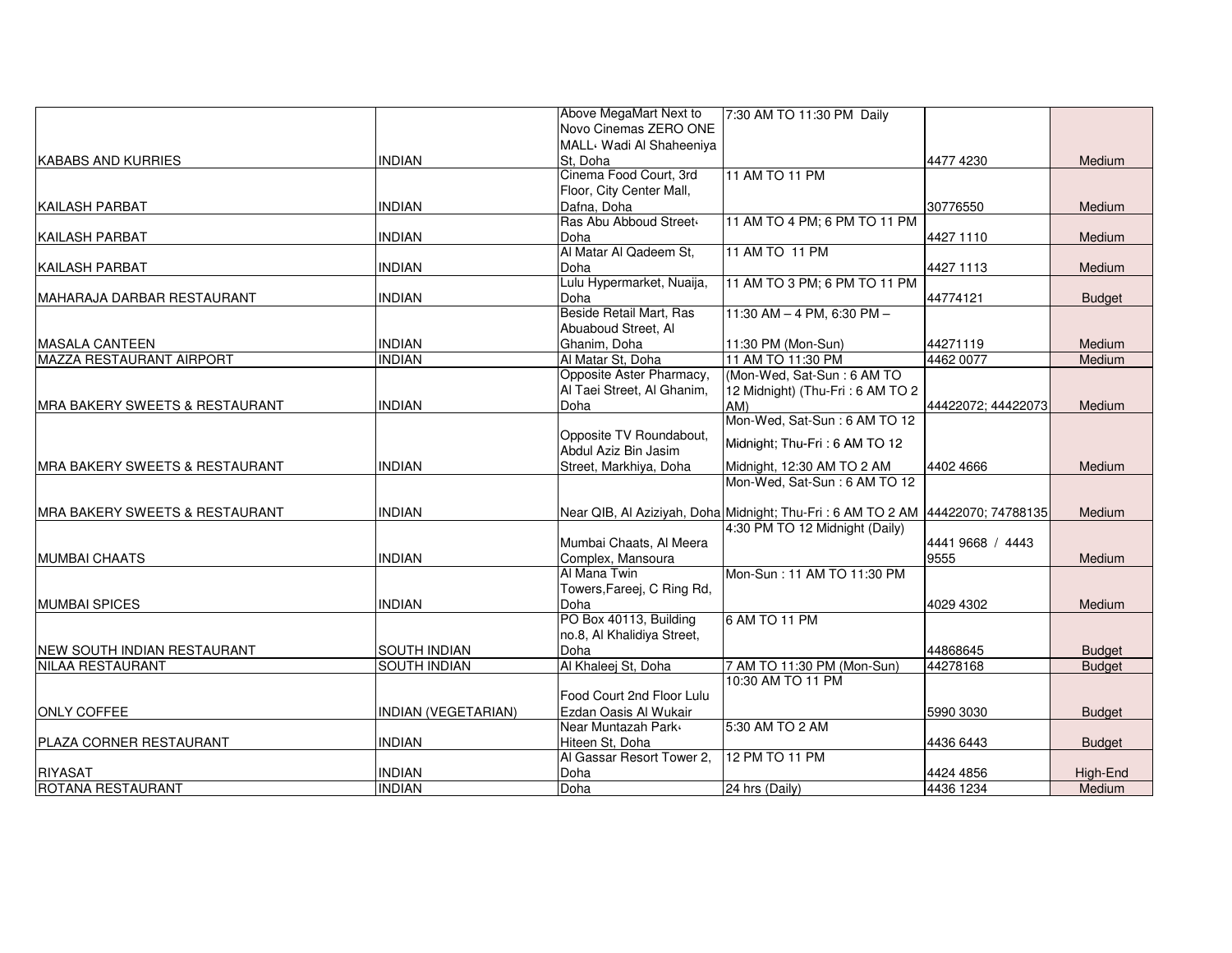|                                            |                         | Near Corniche Decor                        | Mon-Sun: 11:30 AM TO 11:30                              |                    |               |
|--------------------------------------------|-------------------------|--------------------------------------------|---------------------------------------------------------|--------------------|---------------|
|                                            |                         | Center. Ras Abu Aboud                      |                                                         |                    |               |
|                                            |                         | Street, Umm Ghuwailina,                    |                                                         |                    |               |
| <b>ROTI &amp; BOTI</b>                     | <b>INDIAN</b>           | Doha                                       | <b>PM</b>                                               | 33555777           | Medium        |
|                                            |                         | 23 La Croisette, Porto                     | Mon-Sun: 11 AM TO 12 AM                                 | 40020777           |               |
| ROYAL TANDOOR<br>(PEARL-QATAR)             | INDIAN/MUGHLAI          | Arabia, Pearl Qatar, Doha                  |                                                         | 40021777           | Medium        |
| ROYAL TANDOOR (SOUQ)                       | INDIAN/MUGHLAI          | Al Souq St, Doha                           | Mon-Sun: 8 AM TO 11:30 PM                               | 40021777           | Medium        |
|                                            |                         | Building 26, Katara Cultural               | 1 PM TO 10 PM                                           |                    |               |
| SAFFRON LOUNGE KATARA                      | <b>INDIAN</b>           | Village, Katara, Doha                      |                                                         | 44080808           | High-End      |
|                                            |                         | <b>Beside Qatar Trading</b>                | 7:30 AM TO 11 PM                                        |                    |               |
|                                            |                         | Company, Ibn Dirhem                        |                                                         |                    |               |
| <b>SANGEETHA</b>                           | <b>INDIAN</b>           | Street, Najma, Doha                        |                                                         | 4417004; 33670044  | <b>Budget</b> |
|                                            |                         | <b>Beside Bin Tawar Trading</b>            | 7 AM TO 3 PM, 5:30 PM TO 11                             |                    |               |
|                                            |                         | & Contracting Group, Al                    |                                                         |                    |               |
|                                            |                         | Mahar Street, Al Ghanim,                   |                                                         |                    |               |
| SARVANAA BHAVAN                            | <b>SOUTH INDIAN</b>     | Doha                                       | PM (Mon-Sun)                                            | 44437776; 44435557 | <b>Budget</b> |
|                                            |                         | Al-Asiri Area, New, Khalifa                | 8:30 AM TO 3 PM, 5 PM TO 11                             |                    |               |
| SARVANAA BHAVAN                            | <b>SOUTH INDIAN</b>     | St, Doha                                   | PM (Mon-Sun)                                            | 44145777           | <b>Budget</b> |
|                                            |                         | safari mall, 1st Floor,                    | 8:30 AM TO 11 PM                                        |                    |               |
| SARVANAA BHAVAN                            | <b>SOUTH INDIAN</b>     | 20545, Doha                                |                                                         | 44691777           | <b>Budget</b> |
| <b>SHAMIANA</b>                            | <b>INDIAN</b>           | Mall of Qatar                              | 10 AM TO 10 PM (Daily)                                  | 4039 8939          | <b>Budget</b> |
|                                            |                         | Food Court, Gulf Mall, Al                  | 11 AM TO 11 PM (Mon, Tue,                               |                    |               |
| SPICE REPUBLIC GULF MALL                   | <b>INDIAN</b>           | Gharafa, Doha                              | Wed, Thu, Sat, Sun)                                     | 40310643           | <b>Budget</b> |
|                                            |                         | Near Television                            | 11:30 AM TO 3 PM & 5:30 PM                              |                    |               |
|                                            |                         |                                            | Roundabout, Khalifa Street, TO 11:30 PM (Mon, Tue, Wed, |                    |               |
| <b>STAR OF INDIA</b>                       | <b>INDIAN</b>           | Markhiya, Doha                             | Sat, Sun)                                               | 44864440; 44863708 | Medium        |
| <b>TAMARIND INDIAN</b>                     | <b>INDIAN</b>           | Lagoona Mall                               | 12 PM TO 11 PM                                          | 4466 6876          | Medium        |
|                                            |                         | Near Family Food Center,                   | 11 AM TO 11 PM (Mon, Tue,                               |                    |               |
|                                            |                         | Old Airport Road, Old                      |                                                         |                    |               |
| <b>TANDOOR EXPRESS</b>                     | <b>INDIAN</b>           | Airport Area, Doha                         | Wed, Thu, Sat, Sun),                                    | 44620100; 55137214 | <b>Budget</b> |
| <b>TANDOOR EXPRESS</b>                     | <b>INDIAN</b>           | Al Sakhama                                 | 8 AM TO 12 AM (Daily)                                   | 44122247           | <b>Budget</b> |
| <b>TANDOOR EXPRESS</b>                     | <b>INDIAN</b>           | Al Wakrah                                  | 11:30 AM TO 1 AM (Daily)                                | 4463 3315          | <b>Budget</b> |
|                                            |                         | Opposite International                     | 8 AM TO 12 Midnight                                     |                    |               |
|                                            |                         | Islamic Bank, Al Mirqab Al                 |                                                         |                    |               |
|                                            |                         | Jadeed Street, Al Nasr,                    |                                                         |                    |               |
| <b>TASTE OF MUMBAI</b>                     | <b>INDIAN</b>           | Doha                                       |                                                         | 4417 1199          | <b>Budget</b> |
|                                            |                         | City Center Doha Shopping 4 PM TO 11 PM    |                                                         |                    |               |
|                                            |                         | Mall, Conference Centre,                   |                                                         |                    |               |
| <b>TEATRO DOHA</b>                         | <b>INDIAN</b>           | Doha                                       |                                                         | 44458888           | Medium        |
|                                            |                         |                                            | 12:30 PM TO 12 Midnight (Mon-                           |                    |               |
| THE CURRY HOUSE (INTERCONTINENTAL THE CITY |                         | First Floor, Intercontinental              |                                                         |                    |               |
| HOTEL)                                     | <b>INDIAN</b>           | The City Hotel, Dafna, Doha Sun)           |                                                         | 31146455           | High-End      |
|                                            | <b>INDIAN/ IRANIAN/</b> | Near Midmac Flyover, Al                    | 7 AM TO 12 Midnight (Mon-Sun)                           |                    |               |
| THE VILLAGE RESTAURANT                     | MEDITERRANEAN           | Nasr. Doha                                 |                                                         | 44446601, 44446602 | Medium        |
|                                            |                         | 210, Parcel 9, Porto Arabia, 1 PM TO 11 PM |                                                         |                    |               |
| THE YELLOW CHILLI BY CHEF SANJEEV KAPOOR   | <b>INDIAN</b>           | Pearl Qatar                                |                                                         | 70240795           | Medium        |